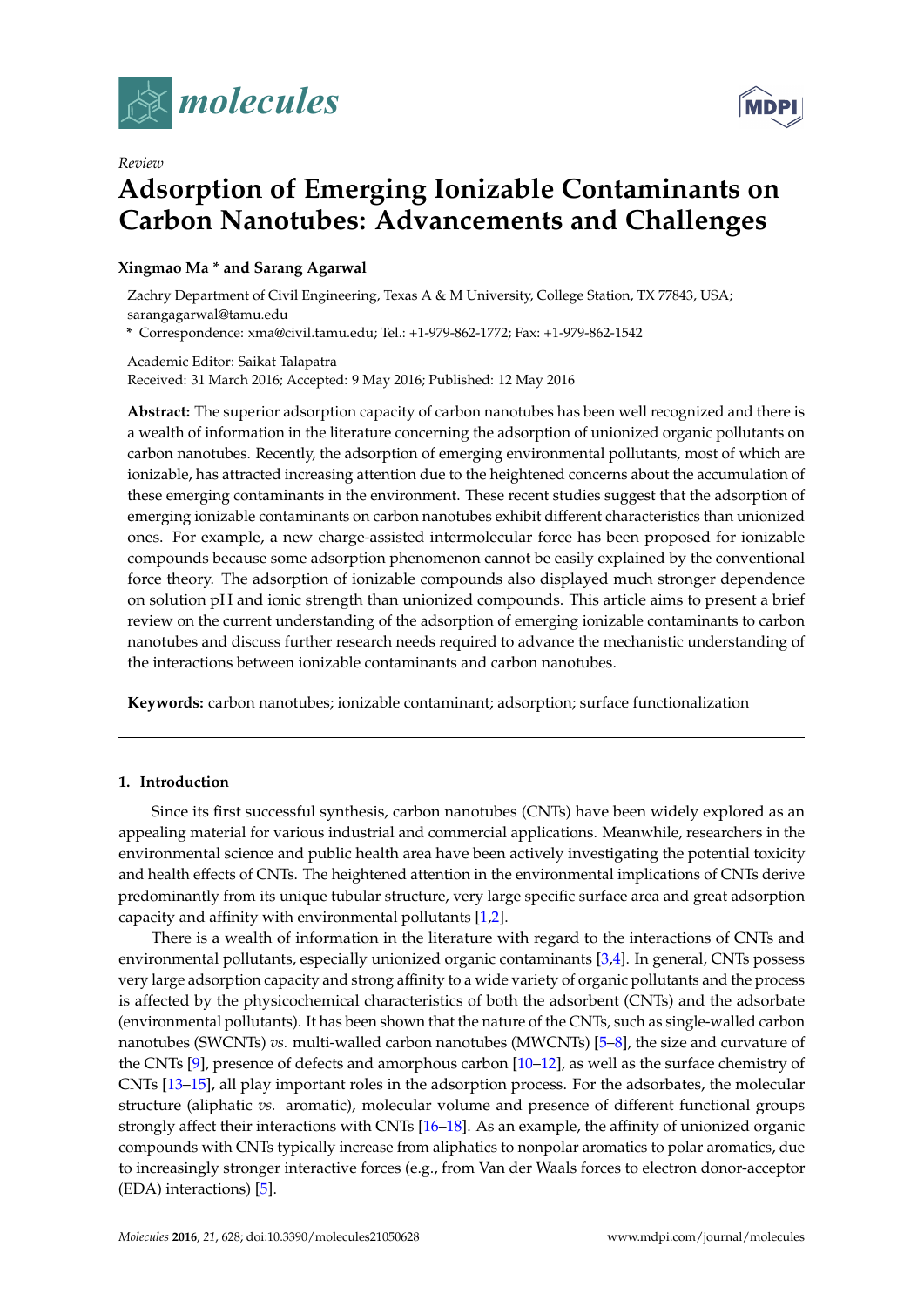The interactions of CNTs and organic compounds are also strongly affected by solution chemistry, such as the ionic strength, pH and the presence of natural organic matters (NOMs) [\[19–](#page-8-3)[24\]](#page-8-4). pH change in solution could trigger the protonation-deprotonation transition of the functional groups on CNT surface and the ionizable contaminants and cause a series of consequences such as the formation of water clusters on CNT surface [\[25\]](#page-8-5), while ionic strength of the solution will affect the adsorption process through charge neutralization [\[26\]](#page-8-6) and cation bridging effects [\[27\]](#page-8-7). Many emerging contaminants are weak acids or bases and their chemical speciation (e.g., weak acid *vs.* ionized conjugate base or weak base *vs.* ionized conjugated acid) depends on their acid dissociation constant (Ka) and solution pH. New evidences suggest that new intermolecular forces may be involved in the adsorption of ionized compounds onto CNTs due to charge assisted molecular forces (e.g., charge assisted hydrogen bonding) [\[28\]](#page-8-8). Natural organic matters (NOMs) and other co-existing pollutants also have a strong effect on adsorption process because of their competition for the adsorption sites [\[29](#page-8-9)[–31\]](#page-8-10). The case of NOM or surfactant is even more complex due to their own strong affinity to both CNT surface and organic contaminants. On one hand, they compete with organic pollutants for adsorption sites [\[32\]](#page-8-11), on the other hand, the NOMs could modify CNTs surface, making them more dispersed and stable and frequently increase the available surface area for adsorption [\[33\]](#page-8-12). These insights obtained with the study of unionized organic compounds are enlightening for the understanding of the adsorption of ionizable compounds to CNTs, yet literature has also demonstrated unique adsorption characteristics of ionizable compounds, as mentioned above. In addition, the effects of solution chemistry (e.g., pH) on the adsorption of ionizable contaminants is significantly greater than unionized organic compounds. This review aims to briefly summarize the current understanding of the adsorption of emerging ionizable contaminants on CNT surfaces and identify knowledge gaps which require further research. The review will start with a brief introduction of the emerging ionizable contaminants, followed by a survey of the literature on studies concerning the adsorption of ionizable contaminants on CNTs. The review will then present discussions on the environmental parameters which affect the adsorption of ionizable compounds and conclude with a discussion on some potential challenges which require further research to understand the interactions of emerging ionizable compounds with CNTs.

#### **2. Emerging Ionizable Contaminants**

Over the past century, technology and science have made unprecedented leaps in manufacturing organic chemicals for a variety of applications. Some applications have resulted in the release and accumulation of a group of emerging ionizable organic compounds. These compounds are predominantly used in a few concentrated fields such as in pharmaceuticals, personal care products (e.g., sunscreen, moisturizers, and shampoos), and flame retardants. Some of these emerging contaminants are also produced in water and wastewater treatment processes as disinfection by products. Concerns over the potential toxicity of these emerging contaminants have driven a great amount of research on the fate and transport of these emerging contaminants in the past several decades [\[34\]](#page-8-13). Take pharmaceuticals as an example, these compounds are specifically designed to be biologically active. Some pharmaceuticals are readily biodegradable (e.g., aspirin, ephedrine, and paracetamol), while a substantial amount of these pharmaceutical compounds could leave human body un-metabolized through excretion into wastewater effluent [\[35\]](#page-8-14). Examples of these not-readily biodegradable pharmaceuticals in the environment include amitriptyline, clofibrate, metronidazole, and tetracycline [\[36\]](#page-8-15). For those pharmaceuticals which are metabolized in human bodies, their metabolites themselves can be pharmacologically active and more toxic. The removal efficiency of pharmaceutical compounds thorough wastewater treatment is typically between 60%–90% in current treatment systems, leading to their accumulation in the environment [\[37\]](#page-8-16). Their presence in the environment has adverse effects on humans and wild lives unintentionally exposed to these chemicals. These chemicals also demonstrate strong effects on the microbial population in the environment and their presence has been linked to the increased resistance and mutation in microorganisms [\[38\]](#page-9-0). Consequently, it is important to understand the fate and transport of these emerging compounds in the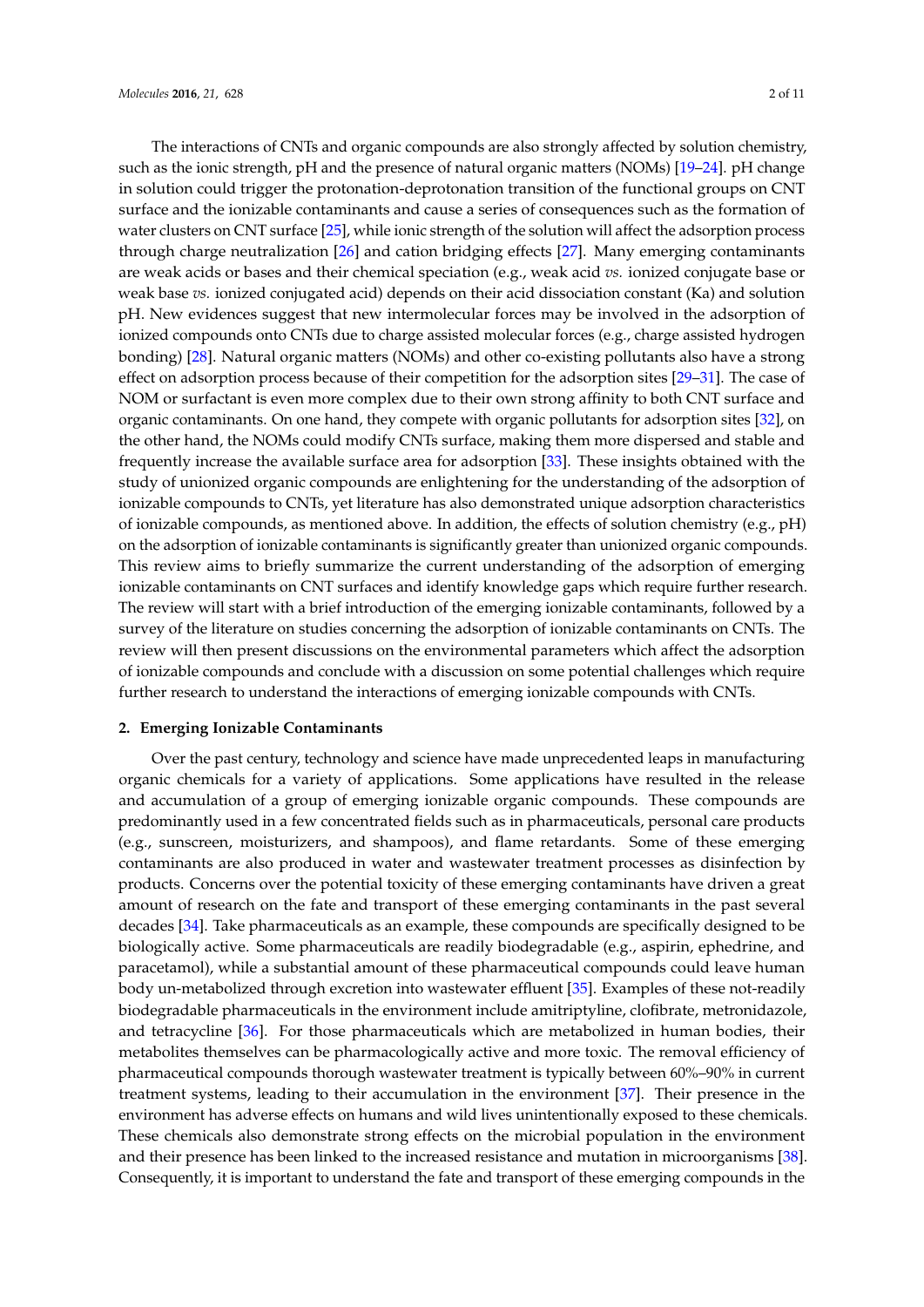environment. While these emerging contaminants are diverse, they share some common characteristics such as that they all have relatively large molecular sizes, contain one or more benzene rings and one or more functional groups. Because of the different functional groups in their molecular structures, these emerging compounds can dissociate in the environment, forming ionized compounds. The presence of charge in these ionized compounds can drastically alter the interactions of these compounds with surrounding surfaces such as soil particles and black carbon in the soil. Two recent publications summarized the adsorption of four antibiotics on different carbon materials including activated carbon, graphene oxide, carbon nanotubes and carbon nanotube/iron oxide composites [\[39,](#page-9-1)[40\]](#page-9-2). With the continued introduction of CNTs to the environment and the strong interactions of CNTs with these emerging ionizable contaminants, it is expected that the adsorption of these contaminants on CNTs would play an important role in determining the fate and transport of these compounds in the environment and this review will focus solely on the adsorption of ionic compounds on CNTs.

### **3. Mechanisms of Adsorption of Ionizable Contaminants on CNTs**

With the realization of the rapid increase of emerging ionizable contaminants in the environment and the vital role CNTs play in dictating their fate and transport, many studies have been conducted to understand their adsorption on CNTs. Oleszczuk *et al.* [\[41\]](#page-9-3) investigated that adsorption of two pharmaceuticals on MWCNTs and found that both the oxytetracycline and carbamazepine adsorbed strongly to CNTs, but the adsorption of oxytetracycline was one magnitude greater than carbamazepine. Even though both compounds possess the amino functional group which can serve as an electron donor and form strong conjugation with the  $\pi$ -electrons on the benzene rings and then interact electrostatically with the positively charged regions on CNTs, oxytetracycline also contains multiple hydroxyl functional groups which could form new  $π$ -π electron donor-acceptor relationship with CNTs. The authors speculated that the hydrogen bonding between hydroxyl group and oxygen containing functional groups on CNT surfaces is relatively insignificant due to the low contents of O-containing functional groups on their CNTs. Zhang *et al.* [\[42\]](#page-9-4) investigated the adsorption of the sulfamethoxazole on MWCNTs with different functional groups and evaluated the adsorption of different species (e.g., ionized *vs.* unionized) of this antibiotics at different pH. The authors found that regardless of the pH, the adsorption of unionized species always contributed the most (50%–80%) to the overall adsorption of sulfamethoxazole on MWCNTs. However, the charged species displayed significantly greater adsorption affinity to the MWCNTs than the unionized species. The adsorption of all species was affected by the functional groups on the CNT surface, with the hydroxyl-containing CNTs displayed greatest adsorption, followed by carboxyl-containing and graphitized CNTs. To further investigate the adsorption mechanisms, the authors added bisphenol-A in the solution to conduct competitive adsorption. The results showed that there was significant overlap between the adsorption sites of bisphenol-A and unionized sulfamethoxazole, suggesting that hydrophobic effect was a primary mechanism for sulfamethoxazole adsorption in unionized form. Electrostatic attractions of opposite charges between ionized compounds and CNT surfaces were ascribed as the main mechanism for the substantially greater adsorption affinity of ionized species than the unionized species. Yu *et al.* [\[43\]](#page-9-5) investigated the adsorption of sulfonamides on CNTs and showed that the adsorption of all species decreased with increasing oxyl functional groups on CNT surfaces. The authors also calculated the adsorption coefficients of different species (cationic form due to the protonation of amino group, neutral form and anionic form due to the deprotonation of the sulfonamide group) and found that the adsorption coefficients of neutral species were significantly greater than charged species and cationic species had greater adsorption affinity than the anionic species, due to the electrostatic repulsion between the anionic species and the negatively charged CNTs used in their study. Interestingly, the authors noticed a linear correlation between sulfonamides adsorption and the comprehensive octanol-water coefficient (calculated as the sum of the octanol-water coefficient of each species times their relative fractions in the solution). The results suggested that hydrophobic effect was the primary mechanism for sulfonamides adsorption on CNTs. Many similar studies with different emerging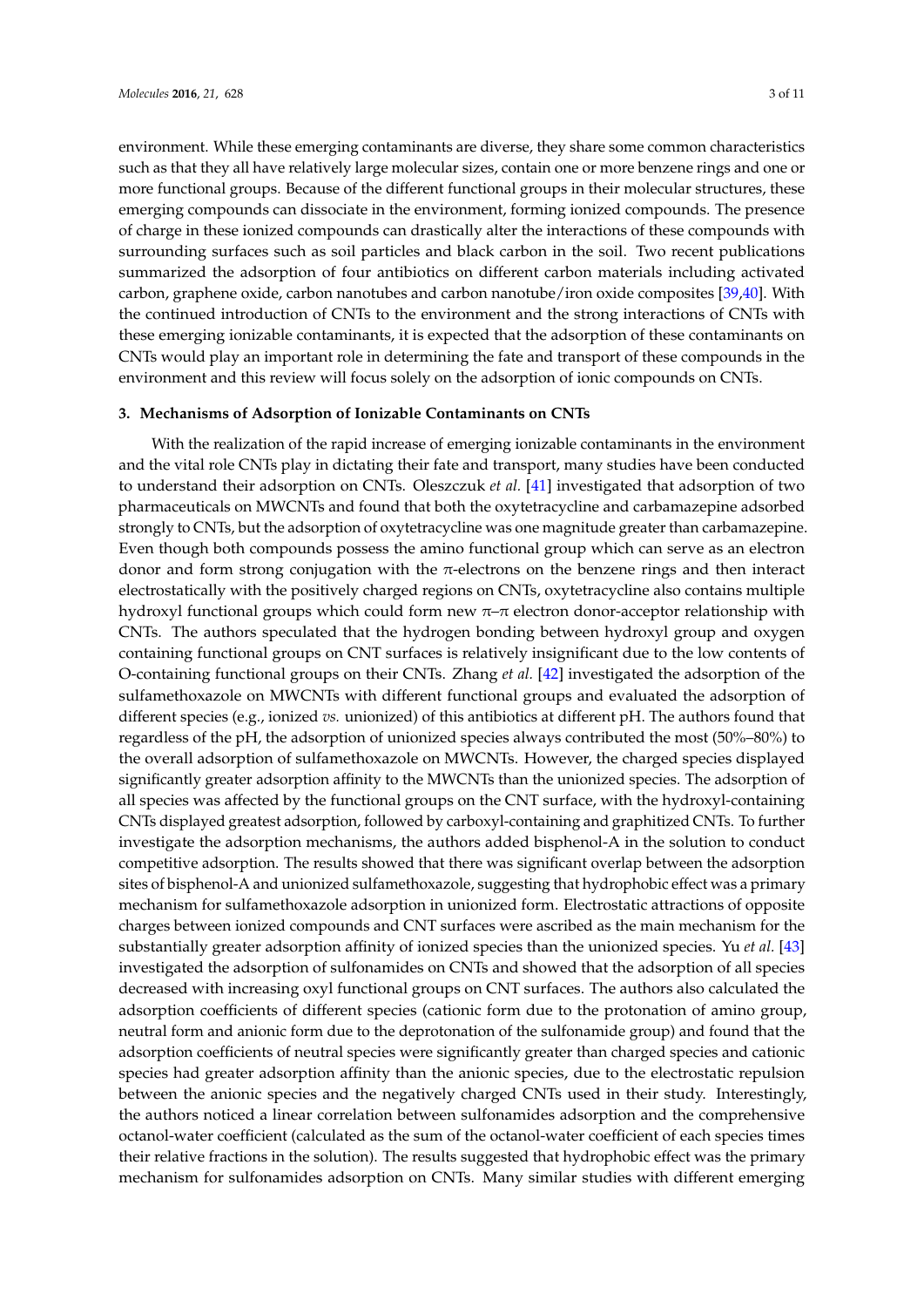ionizable compounds and differently functionalized CNTs are available in the literature. Those emerging ionizable contaminants, their functional groups, the property of CNTs, as well as the intermolecular forces involved in the adsorption are summarized in Table [1.](#page-4-0) As can be seen from the Table, similar intermolecular forces such as Van der Waals forces, hydrogen bonding, hydrophobic effect and electrostatic interactions have been involved in the adsorption of ionizable compounds on CNTs as unionized compounds. However, it should be noted that some phenomena reported in the literature with regard to the adsorption of ionizable contaminants on CNTs are either difficult to explain with those typically cited forces or a better explanation may be provided if new intermolecular forces are employed. For example, Lin and Xing [\[44\]](#page-9-6) noticed that the adsorption of pyrogallol was significantly increased on a MWCNTs at pH 4.0–6.5 even though the compound's octanol-water partitioning coefficient, an indication of hydrophobicity decreased. While the authors suspected that enhanced  $\pi$ - $\pi$  interactions might explain the phenomenon, a new theory involving a charge-assisted hydrogen bonding has emerged.

| Compound                      | <b>Functional Groups</b>              | Multi/Single-Walled<br><b>Carbon Nanotubes</b><br>(MWCNTs/SWCNTs) | Mechanisms                                                                                                                               | Ref.               |
|-------------------------------|---------------------------------------|-------------------------------------------------------------------|------------------------------------------------------------------------------------------------------------------------------------------|--------------------|
| Sulfamethazine                | Amine, Methyl pyrimidine              | Pristine,<br>C-MWCNTs <sup>a</sup><br>H-MWCNT <sup>b</sup>        | $\pi$ - $\pi$ interactions, hydrogen bonding<br>interactions, hydrophobic interaction,<br>Lewis acid-base interaction                    | [45, 46]           |
| Cephalexin                    | Amino, Phenylacetamido                | <b>MWCNTs</b>                                                     | not specified                                                                                                                            | $[47]$             |
| Triclosan<br>Phenol, Chlorine |                                       | <b>SWCNTs</b><br><b>MWCNTs</b><br>O-MWCNTs <sup>e</sup>           | electrostatic interactions,<br>hydrophobic interactions                                                                                  | $\sqrt{24}$        |
| Ciprofloxacin                 | Carboxylic acid, Cycloamine           | <b>SWCNTs</b><br>H-MWCNTs<br>G-MWCNTs <sup>d</sup><br>C-MWCNT     | hydrophobic, $\pi$ - $\pi$<br>electron-donor-acceptor (EDA)<br>interactions electrostatic interactions                                   | [48, 49]           |
| Aspirin                       | Carboxylic acid, Ester                | <b>MWCNTs</b>                                                     | not specified                                                                                                                            | $[50]$             |
| Isoproturon                   | Isopropyl, Carbonyl, Amine            | <b>MWCNTs</b>                                                     | electrostatic interactions                                                                                                               | $\left[51\right]$  |
| Paracetamol                   | Hydroxyl, Amide                       | Polyaniline-MWCNTs <sup>e</sup><br>C-MWCNTs                       | not specified                                                                                                                            | [52, 53]           |
| Amitriptyline                 | Amine                                 | <b>MWCNTs</b>                                                     | $\pi$ - $\pi$ selective interactions                                                                                                     | [54]               |
| Metronidazole                 | Nitro                                 | <b>SWCNTs</b><br><b>MWCNTs</b>                                    | $\pi$ - $\pi$ stacking, hydrophobic and<br>electrostatic interactions                                                                    | [55, 56]           |
| Tetracycline                  | Phenol, Amino, Alcohol                | <b>SWCNTs</b><br><b>MWCNTs</b>                                    | Van der Waals forces, $\pi$ - $\pi$<br>electron-donor-acceptor (EDA)<br>interactions, cation- $\pi$ bonding                              | $\left[20\right]$  |
| Carbamazepine<br>Amide        |                                       | <b>SWCNTs</b><br><b>MWCNTs</b>                                    | $\pi$ - $\pi$ electron-donor-acceptor (EDA)<br>interactions, hydrogen bonding<br>hydrophobic interaction, Lewis<br>acid-base interaction | [41, 46, 57]       |
| Metoprolol                    | Phenol, Amine, Ether                  | <b>MWCNTs</b>                                                     | electrostatic interactions                                                                                                               | [58, 59]           |
| Sulfamethoxazole              | Sulfamoyl, Amine                      | <b>MWCNTs</b>                                                     | $\pi$ - $\pi$ electron coupling                                                                                                          | [46, 60]           |
| Diclofenac                    | Phenylacetic acid,<br>Chlorine, Amine | <b>MWCNTs</b>                                                     | electrostatic interactions, hydrophobic<br>interaction, hydrogen bonding, Lewis<br>acid-base interaction                                 | [46, 51]           |
| Sulfadimethoxine              | Amine                                 | <b>MWCNTs</b>                                                     | hydrophobic effect, hydrogen bonding                                                                                                     | $\lceil 61 \rceil$ |
| Bisphenol A<br>Phenol         |                                       | <b>SWCNTs</b><br><b>MWCNTs</b><br>C-MWCNTs                        | electrostatic interactions, $\pi-\pi$<br>interactions, hydrophobic effect                                                                | [62, 63]           |
| Bisphenol AP                  | Phenol                                | <b>MWCNTs</b>                                                     | hydrogen bond, hydrophobic effect,<br>$\pi-\pi$ stacking interactions                                                                    | [64]               |

**Table 1.** Summary of the adsorption of emerging ionizable contaminants on carbon nanotubes (CNTs).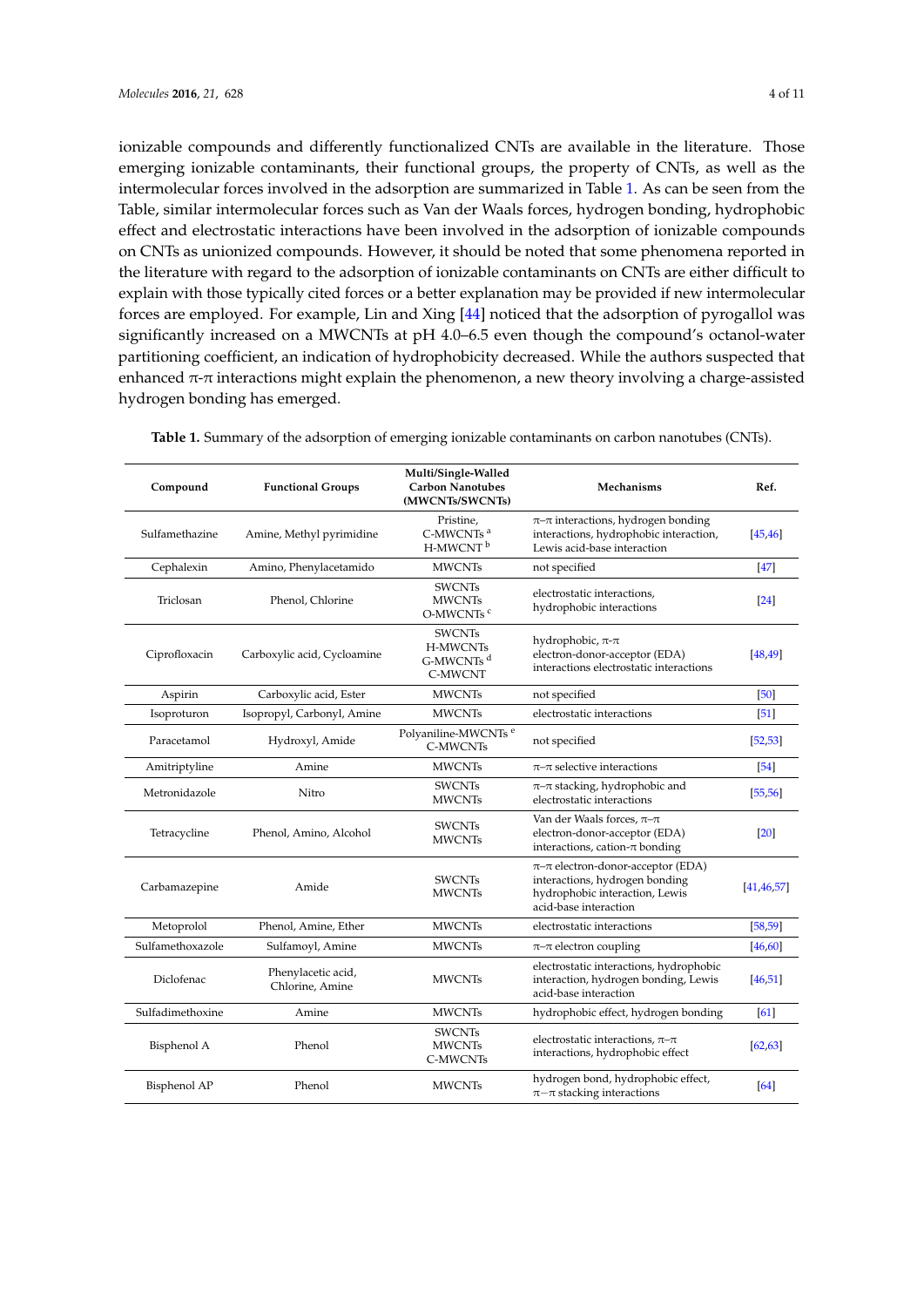<span id="page-4-0"></span>

| Compound        | <b>Functional Groups</b>  | Multi/Single-Walled<br><b>Carbon Nanotubes</b><br>(MWCNTs/SWCNTs) | Mechanisms                                                                                                   | Ref. |
|-----------------|---------------------------|-------------------------------------------------------------------|--------------------------------------------------------------------------------------------------------------|------|
| Chloramphenicol | Chlorine, Nitro, Amide    | <b>MWCNTs</b>                                                     | $\pi$ – $\pi$ EDA interactions, hydrophobic<br>interaction, hydrogen bonding, Lewis<br>acid-base interaction | [46] |
| Thiamphenicol   | Chlorine, Sulfonyl, Amide | <b>MWCNTs</b>                                                     | $\pi$ – $\pi$ EDA interactions, hydrophobic<br>interaction, hydrogen bonding, Lewis<br>acid-base interaction | [46] |
| Florfenicol     | Chlorine. Flourine. Amide | <b>MWCNTs</b>                                                     | $\pi$ - $\pi$ EDA interactions, hydrophobic<br>interaction, hydrogen bonding, Lewis<br>acid-base interaction | [46] |

|  | <b>Table 1.</b> Cont. |
|--|-----------------------|
|  |                       |

<sup>a</sup>: C-MWCNTs: carboxylated-MWCNTs; <sup>b</sup>: H-MWCNTS: hydroxylated-MWCNTs; <sup>c</sup>: O-MWCNTs: oxidized-MWCNTs; <sup>d</sup> : G-MWCNTs: graphitized-MWCNTs; <sup>e</sup> : P-MWCNTs: polyaniline-MWCNTs.

The new intermolecular force was first proposed in a recent study on the adsorption of three small aromatic acids (benzoic acid, phthalic acid and 2,6-dichloro-4-nitrophenol) on functionalized CNTs. In this study, the researchers noticed that at pH 7, where the acids are mostly dissociated, significant adsorption of these compounds occurred [\[65\]](#page-10-7). The result was surprising considering the significantly smaller hydrophobicity of the ionized species than their unionized counterparts. In addition, the authors noticed an increase of solution pH with the adsorption of the ionized species. Based on their thermodynamic analysis, the authors concluded that the increase of the hydrophobicity due to the conversion of ionized species to the free acid form on the CNT surface was inadequate to support the release of hydroxide ion in the solution thermodynamically. Therefore, the authors argued that new intermolecular forces must be involved between the ionized species and CNT surface and they proposed that this additional intermolecular force was the negative charge-assisted hydrogen bond (or (-)CAHB). In a subsequent study, the authors also indicated that in addition to the carboxylic acids, phenolic acids are also capable of forming such strong negative charge-assisted hydrogen bonding with CNT surfaces [\[66\]](#page-10-8). Through competitive adsorption studies, the researchers proposed that the CNT surface can be generally categorized into two regions: one contains the oxyl groups and are capable of forming charge-assisted hydrogen bond and the other does not contain these functional groups and are incapable of forming such strong intermolecular forces. In the second region, the hydrophobic effect plays a dominant role in adsorption. In a multi-solute system, a compound which is capable of forming charge-assisted hydrogen bonding has stronger competition on compounds with similar capability than a compound which are not able to form such strong bonds. These recent studies provide some new insights on the adsorption of emerging ionizable compounds on CNTs. However, it should be cautioned that both studies were carried out with smaller acids and the authors did notice that steric hindrance weakened the capability of molecules to form this charge-assisted hydrogen bond. As mentioned earlier, most of the emerging ionizable compounds have large molecular sizes. Therefore, the significance of these newly proposed intermolecular force for the adsorption of emerging ionizable compounds remain to be determined.

# **4. Environmental Factors Affecting the Adsorption of Ionizable Compounds**

Solution chemistry and CNT surface chemistry and characteristics have profound impacts on the interactions of organic compounds with CNTs as indicated by numerous previous studies. pH plays a significantly greater role in adsorption of emerging ionizable compounds than unionized compounds. For example, pH has been shown to significantly affect the adsorption of 1-naphthylamine, 1-naphthol and phenol on pristine and oxidized MWCNTs [\[67\]](#page-10-9). Understandably, due to the different pKa values of these weak acids (1-naphthol and phenol) or weak base (1-naphthylamine), the pH effect varied on those compounds. Increase of pH from 3–8 increased the adsorption of 1-naphthylamine and 1-naphthol, but decreased the adsorption of phenol. Interestingly, such pH effect is not only dependent upon the adsorbate, but also dependent upon the adsorbent because the pH effect was found to be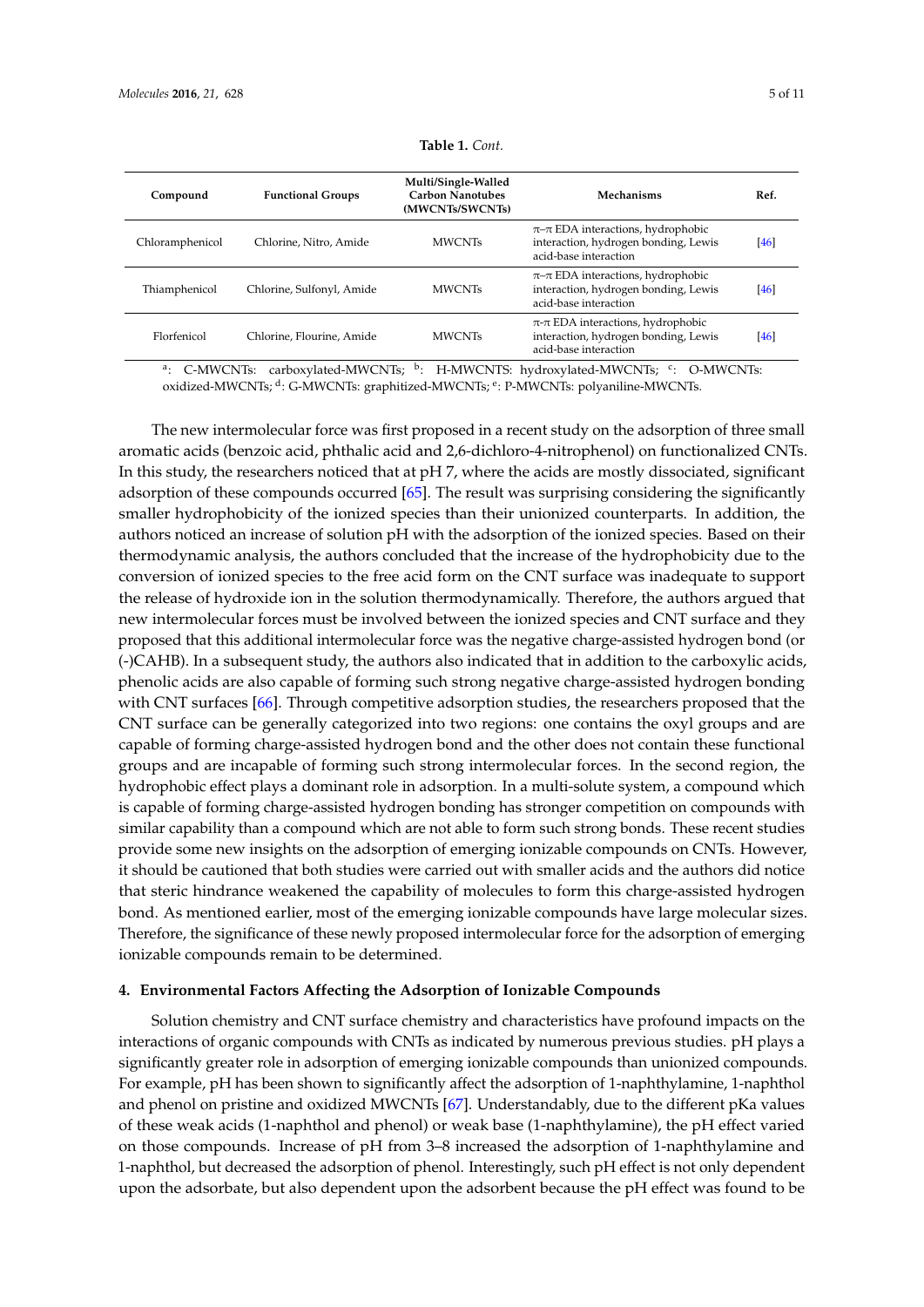more predominant in the oxidized MWCNTs than pristine MWCNTs. The results indicated that the modification of functional groups on the CNT surface contributed significantly to the observed pH effect on these three compounds. In a separate study, the adsorption of 1-napthylamine ( $pKa = 3.92$ ) on humic acid coated MWCNTs was found to be unaffected by pH over a broad range of 2–11 while the adsorption of 1-naphthol ( $pKa = 9.34$ ) on the MWCNTs increased from  $pH 2$  to  $pH 8$  and then became stable [\[68\]](#page-10-10). The reasons for the relatively constant adsorption of 1-napthyamine over a broad range of pH values on humic acid coated MWCNTs were not provided by the authors, but was probably due to the property changes of humic acids at different pHs, which compensated for the effect of 1-napthamine due to pH change. This latter study indicated that while it seems straightforward that pH will affect the dissociation of ionizable compounds with a weak acid or weak base functional group, the actual impact of pH on the adsorption of ionizable contaminants also depends on the properties of CNT surface. Therefore, the chemistry of adsorbate alone is inadequate to predict the adsorption of ionizable compounds on CNTs at different pH values.

The impact of humic substances on the adsorption of environmental chemicals on CNT surfaces is always an important consideration but it is often very complex because of the intimate interactions of the humic substances with both the adsorbent (CNTs) and the adsorbate. In general, the presence of humic substances reduces the adsorption of other environmental pollutants including ionizable contaminants due to the competition for adsorption sites, and the introduction of more polar functional groups which reduce the hydrophobicity of CNT surfaces. The physical blocking or molecular sieving could be another mechanism for the reduced adsorption of environmental pollutants in the presence of humic substances. For example, a recent study investigated that adsorption of sulfamethazine on CNTs with different surface properties and found that the presence of humic acids reduced the adsorption of sulfamethazine on all three types of CNTs, and higher concentration of humic acids led to greater reduction on the adsorption of sulfamethazine [\[44\]](#page-9-6). It should be mentioned that the reduction of adsorption by humic substances may be significantly higher for suspended CNTs than aggregated CNTs in that the reduced adsorption sites by humic substances on aggregated CNTs can be compensated by the increased surface area of CNTs due to higher dispersion caused by humic acids [\[69\]](#page-10-11).

Ionic strength of the liquid solution is another factor which may affect the adsorption of ionizable contaminants on CNTs. Li *et al.* [\[70\]](#page-10-12) reported that the adsorption of perfluorooctanoic acid had the highest adsorption capacity on CNTs at 1 mM ionic strength solution. Cho and colleagues investigated the impact of ionic strength on the adsorption of ibuprofen and triclosan on CNTs with different functional groups and found that ionic strength had limited impact on the adsorption of ibuprofen, but significantly reduced the adsorption of trichlosan [\[24\]](#page-8-4). The ionic strength effect could be due to either the charge screening on CNT surface or the facilitated aggregation of CNTs due to the compression of the electron double layer. The first impact was considered as the primary mechanism for the slightly increased adsorption of ibuprofen on CNTs while the second impact was deemed as the primary reason for the decreased adsorption of trichosan with increased ionic strength in solution. Similarly, Zhao *et al.* [\[46\]](#page-9-8) showed that the increase of ionic strength reduced the adsorption of sulfamethoxazole, thiamphenicol on various CNTs but the impact was significantly less on carbamazepine adsorption. The authors attributed the phenomenon to the charge screening effect and the "salt-in" effect because at their tested pH, the carbamazepine was mostly in the unionized form while a great fractions of the former two pharmaceuticals were ionized. Because of the importance of electrostatic interactions for ionizable compounds, ionic strength could be a more prominent factor for the adsorption of emerging ionizable contaminants than unionized ones. Due to relatively limited studies, it is not clear whether the composition of the ionic strength will be an important consideration for the adsorption of emerging ionic contaminants. Overall, the primary mechanisms for the impact of ionic strength is that change in ionic strength could alter the thickness of electron double layers and alter the repulsion/attraction of ionizable contaminants and CNT surface and affect the aggregation of CNTs [\[3\]](#page-7-2).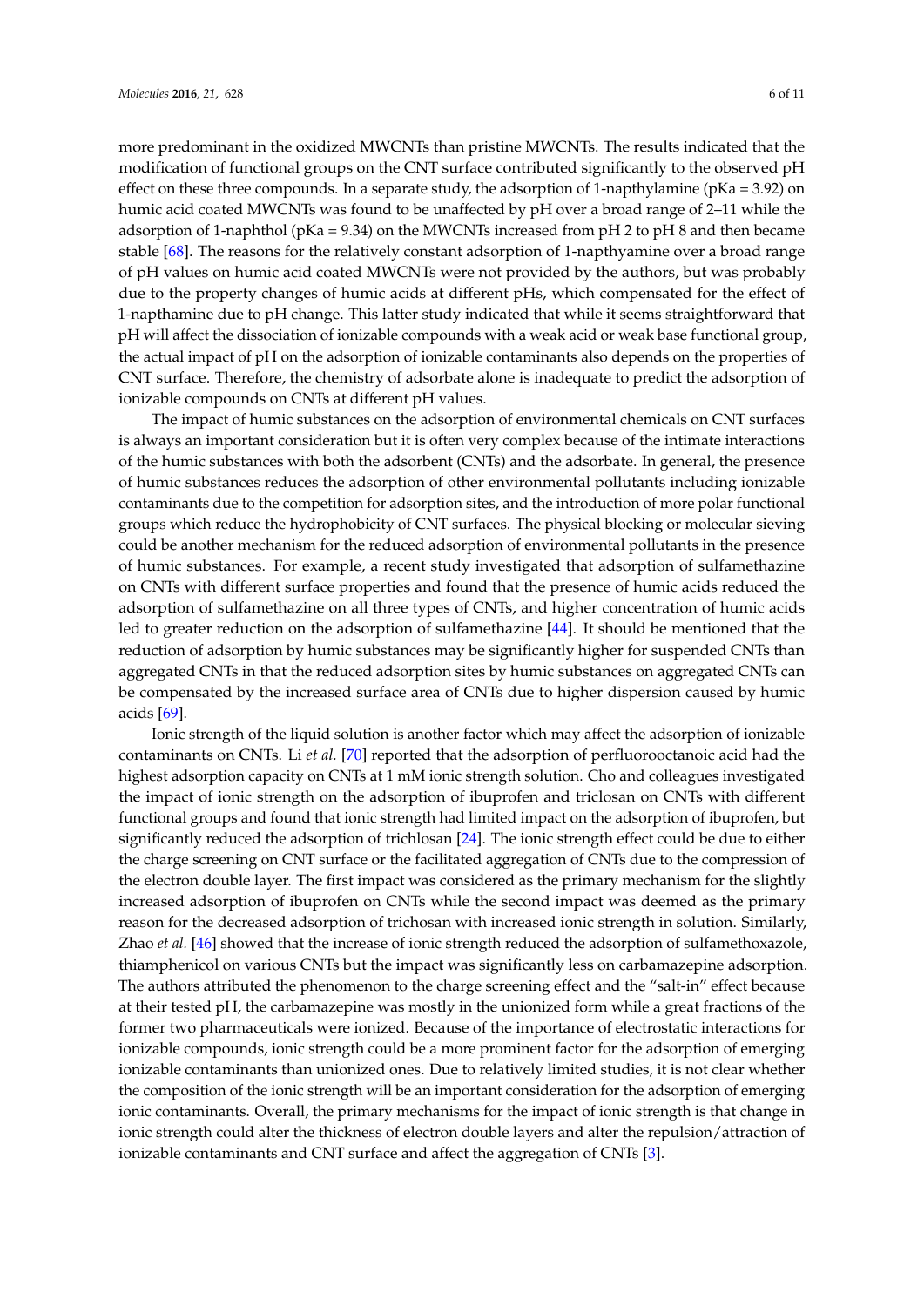Despite the strides made in the past decade, mechanistic understanding on the interactions of emerging ionizable compounds with CNTs is still not fully achieved. Several hurdles remain in the road for a comprehensive understanding of the interactions of emerging ionizable compounds with CNTs. First of all, most of the mechanisms or intermolecular forces proposed in the previous literature were speculative based on measured adsorption isotherms. Few studies have made efforts for direct measurement or confirmation of the hypothesized mechanisms using advanced tools. There are only a few studies the authors are aware of that used advanced spectroscopic methods to confirm the molecular forces involved in the adsorption [\[44\]](#page-9-6). Future similar studies probably should include post characterization as an integral part of the adsorption study to provide more direct evidence on the molecular mechanisms involved in adsorption, in addition to the initial characterization of CNTs before adsorption study. Thermodynamics studies may be incorporated in this type of studies to obtain further insights on the nature of the intermolecular forces. In addition, current discussions on the intermolecular forces are general and qualitative at best, quantitative determination of the significance of different molecular forces and the association of molecular mechanisms with structural characteristics of ionizable compounds is still poorly understood. For example, while it is probably true that the functional groups on the emerging ionizable contaminants play a key role in governing their interactions with CNTs, will their molecular size and shape also play a role? These parameters are mostly excluded from the discussion in current adsorption studies, but may be potentially important for the interpretation of the differences in the adsorption of different ionizable compounds. For instance, a recent study investigated the adsorption of nalidixic acid and 2-(4-methylphenoxy)ethanol on different carbon nanotubes and found that while the adsorption affinity of nalidixic acid was bigger than that of 2-(4-methylphenoxy)ethanol on all CNTs, the adsorption capacity of the latter was higher than the former because its relatively smaller molecular size allowed it to occupy some micropores in CNT aggregates [\[71\]](#page-10-13). Atomic simulation may function as a significant complementary approach for experimental investigations on the adsorption of emerging ionic contaminants on CNTs. The detailed approach for atomic simulation is beyond the scope of this review, but the advantages, limitations and examples of applications have been broadly reported in the literature [\[72,](#page-10-14)[73\]](#page-10-15).

Lack of predictable models to estimate the adsorption capacity of ionizable compounds is another area which requires continued efforts on the adsorption of emerging ionizable contaminants. Currently, the adsorption coefficient of ionizable compounds is estimated by the sum of the adsorption coefficients of different species times their relative fractions in the solution. The relative fractions of different species at different pH are governed by the acid dissociation constants of the ionizable compounds and the solution pH and can be very accurately estimated. However, the adsorption coefficient of different species at different pH may vary because the protonation/deprotonation of the functional groups on CNT surfaces. Therefore, the assumption that the adsorption coefficients of different species on CNTs maintain constant over a broad pH range needs further scrutiny. In addition, due to the co-presence of unionized and ionized species, their competitive adsorption could be a significant factor affecting the adsorption of these molecules to CNTs. However, competitive studies between the unionized species of these molecules with their own conjugates are rare. One of the previous studies suggested that unionized compounds are competitive for the adsorption of ionizable compounds but not *vice versa* [\[45\]](#page-9-7). However, the generality of this statement is uncertain and should be further investigated because the extent of competitive adsorption may also depend on the surface properties of CNTs. Additionally, for this matter, how the co-existing chemicals, in particular, the organic matter affect the adsorption of emerging ionizable contaminants is not clear. Previous studies with other carbon-based adsorbents may provide some insights. In previous studies on the impact of natural organic matter on the adsorption of organic contaminants, limited description was provided on the characteristics of natural organic matter. Considering the complexity of the molecular structures of natural organic matters and their close interactions with both organic contaminants and the CNTs,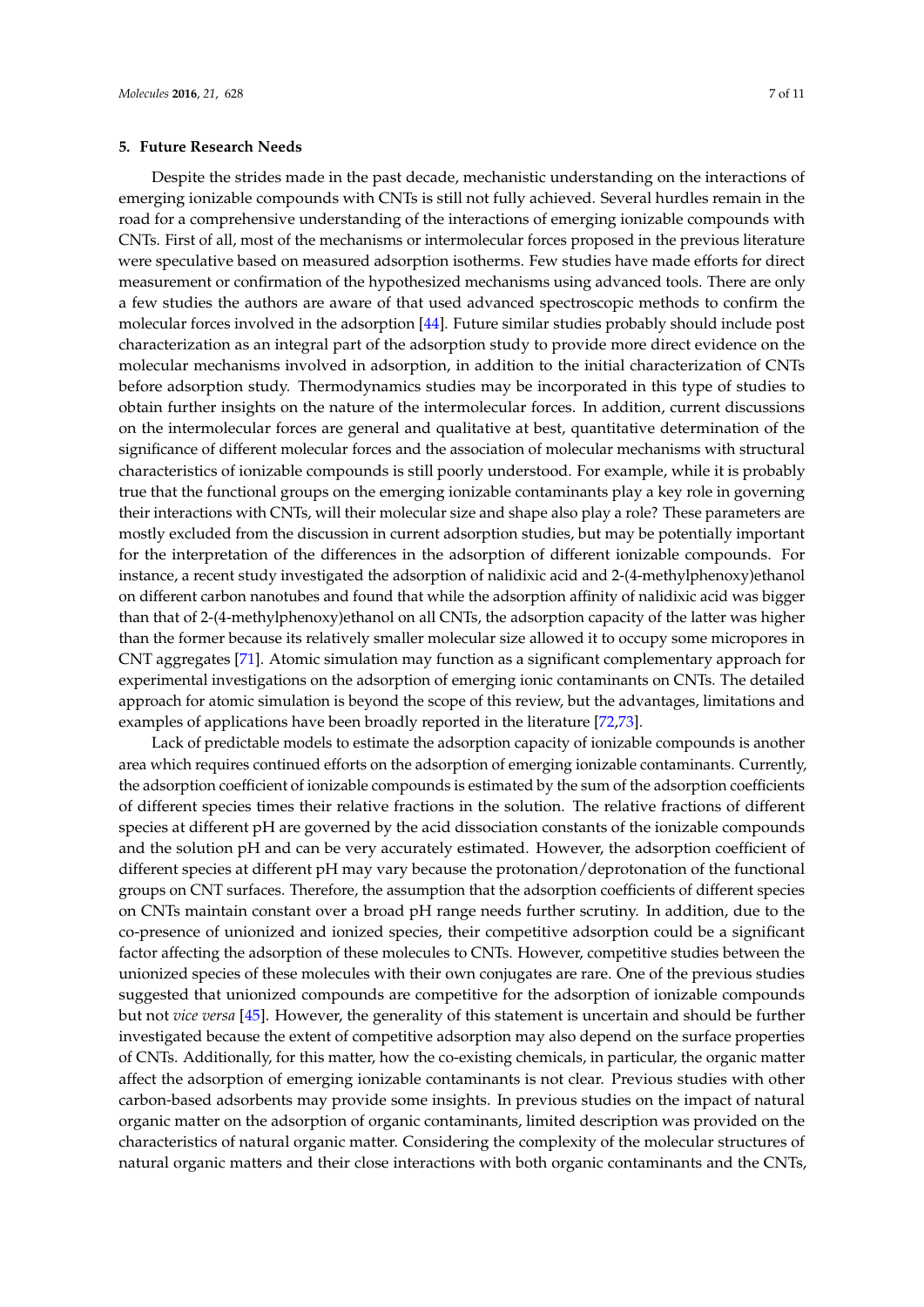detailed information on the natural organic matter itself is needed to obtain mechanistic insights on its role in the adsorption of ionizable compounds on CNTs.

In closing, the knowledge on the adsorption of emerging ionizable contaminants on variously functionalized CNTs has grown rapidly in the last 5–10 years. The literature appears to suggest that new intermolecular forces might have contributed to the adsorption of ionizable compounds on CNTs, in addition to the molecular forces which have affected the adsorption of unionized compounds on CNTs. The literature clearly indicates a stronger effect of pH and ionic strength on the adsorption of ionizable compounds than unionized species. With these new general understandings, however, more mechanistic insights are needed to unravel the adsorption of ionizable compounds on CNTs. Suggestions for future research include better post adsorption characterization of CNTs to obtain direct evidences on adsorption mechanisms, and taking into consideration the detailed properties of evaluating parameters such as the composition of the ionic strength and structural and chemical properties of natural organic matter, rather than provide only a general description of these parameters.

**Acknowledgments:** The authors acknowledge the financial support from NSF through grant # CHE-1623238.

**Author Contributions:** Xingmao Ma conceived the idea of the review and wrote the most part of the draft. Sarang Agarwal prepared Table [1](#page-4-0) and wrote part of the introduction to emerging contaminants. Both authors read and approved the final version of the manuscript.

**Conflicts of Interest:** The authors declare no conflict of interest.

# **References**

- <span id="page-7-0"></span>1. Ma, X.; Tsige, M.; Uddin, S.; Talapatra, S. Carbon nanotubes for removal of organic contaminants from water. *Mater. Express* **2011**, *1*, 183–200. [\[CrossRef\]](http://dx.doi.org/10.1166/mex.2011.1023)
- <span id="page-7-1"></span>2. Mauter, M.S.; Elimelech, M. Environmental applications of carbon-based nanomaterials. *Environ. Sci. Technol.* **2008**, *42*, 5843–5859. [\[CrossRef\]](http://dx.doi.org/10.1021/es8006904) [\[PubMed\]](http://www.ncbi.nlm.nih.gov/pubmed/18767635)
- <span id="page-7-2"></span>3. Pan, B.; Xing, B. Adsorption Mechanisms of Organic chemicals on Carbon Nanotubes. *Environ. Sci. Technol.* **2008**, *42*, 24–30. [\[CrossRef\]](http://dx.doi.org/10.1021/es801777n)
- <span id="page-7-3"></span>4. Yang, K.; Xing, B. Adsorption of Organic Compounds by Carbon Nanomaterials in Aqueous Phase: Polanyi Theory and Its Application. *Chem. Rev.* **2010**, *110*, 5989–6008. [\[CrossRef\]](http://dx.doi.org/10.1021/cr100059s) [\[PubMed\]](http://www.ncbi.nlm.nih.gov/pubmed/20518459)
- <span id="page-7-4"></span>5. Chen, W.; Duan, L.; Zhu, D. Adsorption of polar and nonpolar organic chemicals to carbon nanotubes. *Environ. Sci. Technol.* **2004**, *38*, 8295–8300. [\[CrossRef\]](http://dx.doi.org/10.1021/es071230h)
- 6. Yang, K.; Xing, B. Desorption of polycyclic aromatic hydrocarbons from carbon nanomaterials in water. *Environ. Pollut.* **2007**, *145*, 529–537. [\[CrossRef\]](http://dx.doi.org/10.1016/j.envpol.2006.04.020) [\[PubMed\]](http://www.ncbi.nlm.nih.gov/pubmed/16777283)
- 7. Yan, X.M.; Shi, B.Y.; Lu, J.J.; Feng, C.H.; Wang, D.S.; Tang, H.X. Adsorption and desorption of atrazine on carbon nanotubes. *J. Colloid Interface Sci.* **2008**, *321*, 30–38. [\[CrossRef\]](http://dx.doi.org/10.1016/j.jcis.2008.01.047) [\[PubMed\]](http://www.ncbi.nlm.nih.gov/pubmed/18294649)
- <span id="page-7-5"></span>8. Pan, B.; Liu, D.; Mashayekhi, H.; Xing, B. Adsorption and hysteresis of bisphenol A and 17α-ethinyl estradiol on carbon nanotubes. *Environ. Sci. Technol.* **2008**, *42*, 5480–5485. [\[CrossRef\]](http://dx.doi.org/10.1021/es8001184) [\[PubMed\]](http://www.ncbi.nlm.nih.gov/pubmed/18754464)
- <span id="page-7-6"></span>9. Gotovac, S.; Song, L.; Kanoh, H.; Kaneko, K. Assembly structure control of single wall carbon nanotubes with liquid phase naphthalene adsorption. *Colloids Surf A Physicochem. Eng. Asp.* **2007**, *300*, 117–121. [\[CrossRef\]](http://dx.doi.org/10.1016/j.colsurfa.2006.10.035)
- <span id="page-7-7"></span>10. Ci, L.; Zhu, H.; Wei, B.; Xu, C.; Wu, D. Annealing amorphous carbon nanotubes for their application in hydrogen storage. *Appl. Surf. Sci.* **2003**, *205*, 39–43. [\[CrossRef\]](http://dx.doi.org/10.1016/S0169-4332(02)00897-8)
- 11. Hiura, H.; Ebbesen, T.W.; Fujita, J.; Tanigaki, K.; Takada, T. Role of sp<sup>3</sup> defect structures in graphite and carbon nanotubes. *Nature* **1994**, *367*, 148–151. [\[CrossRef\]](http://dx.doi.org/10.1038/367148a0)
- <span id="page-7-8"></span>12. Ma, X.; Anand, D.; Zhang, X.; Talapatra, S. Adsorption and desorption of chlorinated compounds to pristine and thermally treated carbon nanotubes. *J. Phys. Chem. C* **2011**, *115*, 4552–4557. [\[CrossRef\]](http://dx.doi.org/10.1021/jp1117272)
- <span id="page-7-9"></span>13. Zhang, S.; Shao, T.; Bekaroglu, S.S.K.; Karanfeil, T. The impact of aggregation and surface chemistry of carbon nanotubes on the adsorption of synthetic organic compounds. *Environ. Sci. Technol.* **2009**, *43*, 5719–5725. [\[CrossRef\]](http://dx.doi.org/10.1021/es900453e) [\[PubMed\]](http://www.ncbi.nlm.nih.gov/pubmed/19731668)
- 14. Ji, L.; Shao, Y.; Xu, Z.; Zheng, S.; Zhu, D. Adsorption of monoaromatic compounds and pharmaceutical antibiotics on carbon nanotubes activated by KOH etching. *Environ. Sci. Technol.* **2010**, *44*, 6429–6436. [\[CrossRef\]](http://dx.doi.org/10.1021/es1014828) [\[PubMed\]](http://www.ncbi.nlm.nih.gov/pubmed/20704245)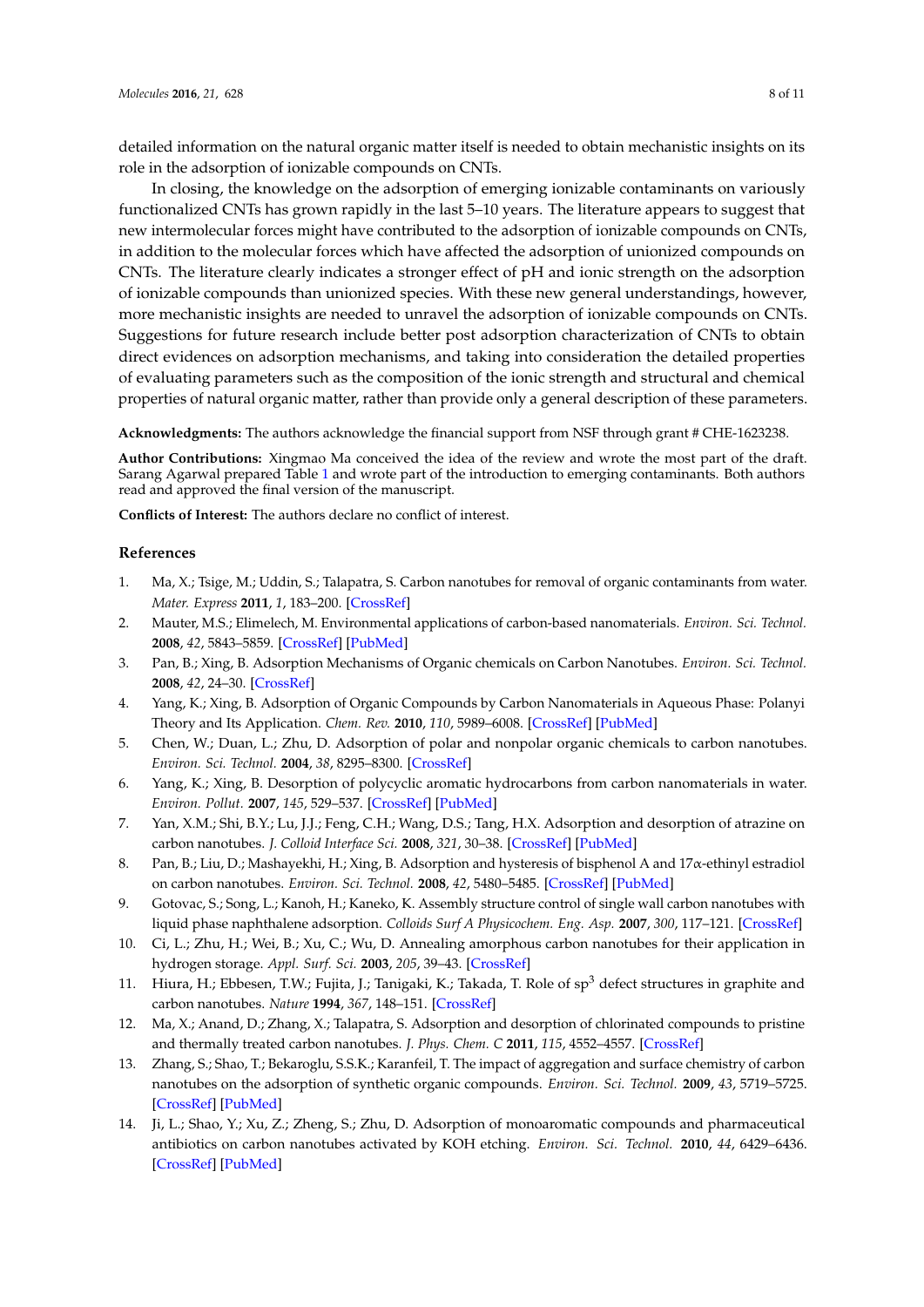- <span id="page-8-0"></span>15. Cho, H.; Smith, B.A.; Wnuk, J.D.; Fairbrother, D.H.; Ball, W.P. Influence of Surface Oxides on the Adsorption of Napthalene onto Multiwalled Carbon Nanotubes. *Environ. Sci. Technol.* **2008**, *42*, 2899–2905. [\[CrossRef\]](http://dx.doi.org/10.1021/es702363e) [\[PubMed\]](http://www.ncbi.nlm.nih.gov/pubmed/18497141)
- <span id="page-8-1"></span>16. Wang, L.; Zhu, D.; Duan, L.; Chen, W. Adsorption of single-ringed N- and S-hyterocyclic aromatics on carbon nanotubes. *Carbon* **2010**, *48*, 3906–3915. [\[CrossRef\]](http://dx.doi.org/10.1016/j.carbon.2010.06.057)
- 17. Arora, G.; Sandler, S.I. Molecular sieving effect using single walled carbon nanotubes. *Nano Lett.* **2007**, *7*, 565–569. [\[CrossRef\]](http://dx.doi.org/10.1021/nl062201s) [\[PubMed\]](http://www.ncbi.nlm.nih.gov/pubmed/17266382)
- <span id="page-8-2"></span>18. Yang, K.; Wu, W.; Jing, Q.; Zhu, L. Aqueous adsorption of aniline, phenol and their substitutes by multi-walled carbon nanotubes. *Environ. Sci. Technol.* **2008**, *42*, 7931–7936. [\[CrossRef\]](http://dx.doi.org/10.1021/es801463v) [\[PubMed\]](http://www.ncbi.nlm.nih.gov/pubmed/19031883)
- <span id="page-8-3"></span>19. Chen, J.; Chen, W.; Zhu, D. Adsorption of nonionic aromatic compounds to single-walled carbon nanotubes: Effects of aqueous solution chemistry. *Environ. Sci. Technol.* **2008**, *42*, 7225–7230. [\[CrossRef\]](http://dx.doi.org/10.1021/es801412j) [\[PubMed\]](http://www.ncbi.nlm.nih.gov/pubmed/18939550)
- <span id="page-8-17"></span>20. Ji, L.; Chen, W.; Bi, J.; Zhen, S.; Xu, Z.; Zhu, D.; Alvarez, P.J. Adsorption of tetracycline on single-walled and multi-walled carbon nanotubes as affected by aqueous solution chemistry. *Environ. Toxicol. Chem.* **2010**, *29*, 2713–2719. [\[CrossRef\]](http://dx.doi.org/10.1002/etc.350) [\[PubMed\]](http://www.ncbi.nlm.nih.gov/pubmed/20836069)
- 21. Wang, Z.; Yu, X.; Pan, B.; Xing, B. Norfloxacin sorption and its thermodynamics on surface-modified carbon nanotubes. *Environ. Sci. Technol.* **2010**, *44*, 978–984. [\[CrossRef\]](http://dx.doi.org/10.1021/es902775u) [\[PubMed\]](http://www.ncbi.nlm.nih.gov/pubmed/20030389)
- 22. Hyung, H.; Kim, J.H. Natural organic matter (NOM) adsorption to multi-walled carbon nanotubes: Effect of NOM characteristics and water quality parameters. *Environ. Sci. Technol.* **2008**, *42*, 4416–4421. [\[CrossRef\]](http://dx.doi.org/10.1021/es702916h) [\[PubMed\]](http://www.ncbi.nlm.nih.gov/pubmed/18605564)
- 23. Zhang, S.; Shao, T.; Bekaroglu, S.K.; Karanfil, T. Adsorption of synthetic organic chemicals by carbon nanotubes: Effects of background solution chemistry. *Water Res.* **2010**, *44*, 2067–2074. [\[CrossRef\]](http://dx.doi.org/10.1016/j.watres.2009.12.017) [\[PubMed\]](http://www.ncbi.nlm.nih.gov/pubmed/20071001)
- <span id="page-8-4"></span>24. Cho, H.; Huang, H.; Schwab, K. Effects of solution chemistry on the adsorption of ibuprofen and triclosan onto carbon nanotubes. *Langmuir* **2011**, *27*, 12960–12967. [\[CrossRef\]](http://dx.doi.org/10.1021/la202459g) [\[PubMed\]](http://www.ncbi.nlm.nih.gov/pubmed/21913654)
- <span id="page-8-5"></span>25. Zhang, S.; Shao, T.; Karanfil, T. The effects of dissolved natural organic matter on the adsorption of synthetic organic chemicals by activated carbons and carbon nanotubes. *Water Res.* **2011**, *45*, 1378–1386. [\[CrossRef\]](http://dx.doi.org/10.1016/j.watres.2010.10.023) [\[PubMed\]](http://www.ncbi.nlm.nih.gov/pubmed/21093009)
- <span id="page-8-6"></span>26. Zhang, D.; Pan, B.; Wang, B.; Zhang, H.; Peng, H.; Ning, P. Adsorption of sulfamethaxazole on functionalized carbon nanotubes as affected by cations and anions. *Environ. Pollut.* **2011**, *159*, 2612–2621. [\[CrossRef\]](http://dx.doi.org/10.1016/j.envpol.2011.05.036) [\[PubMed\]](http://www.ncbi.nlm.nih.gov/pubmed/21708418)
- <span id="page-8-7"></span>27. Li, Y.; Wang, S.; Wei, J.; Zhang, X.; Xu, C.; Luan, Z.; Wu, D.; Wei, B. Lead adsorption on carbon nanotubes. *Chem. Phys. Lett.* **2002**, *357*, 263–266. [\[CrossRef\]](http://dx.doi.org/10.1016/S0009-2614(02)00502-X)
- <span id="page-8-8"></span>28. Teixido, M.; Pignatello, J.J.; Beltran, J.L.; Grenados, M.; Peccia, J. Speciation of the ionizable antibiotic sulfamethazine on black carbon (biochar). *Environ. Sci. Technol.* **2011**, *45*, 10020–10027. [\[CrossRef\]](http://dx.doi.org/10.1021/es202487h) [\[PubMed\]](http://www.ncbi.nlm.nih.gov/pubmed/22026725)
- <span id="page-8-9"></span>29. Wang, X.; Lu, J.; Xing, B. Sorption of organic contaminants by carbon nanotubes: Influence of adsorbed organic matter. *Environ. Sci. Technol.* **2008**, *42*, 3207–3212. [\[CrossRef\]](http://dx.doi.org/10.1021/es702971g) [\[PubMed\]](http://www.ncbi.nlm.nih.gov/pubmed/18522095)
- 30. Yang, K.; Wu, W.; Jing, Q.; Jiang, W.; Xing, B. Competitive adsorption of naphthalene with 2,4-dichlorophenol and 4 chloroaniline on multiwalled carbon nanotubes. *Environ. Sci. Technol.* **2010**, *44*, 3021–3027. [\[CrossRef\]](http://dx.doi.org/10.1021/es100018a) [\[PubMed\]](http://www.ncbi.nlm.nih.gov/pubmed/20201557)
- <span id="page-8-10"></span>31. Lu, C.; Su, F. Adsorption of natural organic matter by carbon nanotubes. *Sep. Purif. Technol.* **2007**, *58*, 113–121. [\[CrossRef\]](http://dx.doi.org/10.1016/j.seppur.2007.07.036)
- <span id="page-8-11"></span>32. Endo, S.; Grathwohl, P.; Haderlein, S.B.; Schmidt, T.C. Compound specific factors influencing sorption nonlinearity in natural organic matter. *Environ. Sci. Technol.* **2008**, *42*, 5897–5903. [\[CrossRef\]](http://dx.doi.org/10.1021/es8001426) [\[PubMed\]](http://www.ncbi.nlm.nih.gov/pubmed/18767642)
- <span id="page-8-12"></span>33. Hyung, H.; Fortner, J.D.; Hughes, J.; Kim, J. Natural organic matter stabilizes carbon nanotubes in the aqueous phase. *Environ. Sci. Technol.* **2007**, *41*, 179–184. [\[CrossRef\]](http://dx.doi.org/10.1021/es061817g) [\[PubMed\]](http://www.ncbi.nlm.nih.gov/pubmed/17265945)
- <span id="page-8-13"></span>34. Gavrilescu, M.; Demnerová, K.; Aamand, J.; Agathos, S.; Fava, F. Emerging pollutants in the environment: Present and future challenges in biomonitoring, ecological risks and bioremediation. *N. Biotechnol.* **2015**, *32*, 147–156. [\[CrossRef\]](http://dx.doi.org/10.1016/j.nbt.2014.01.001) [\[PubMed\]](http://www.ncbi.nlm.nih.gov/pubmed/24462777)
- <span id="page-8-14"></span>35. Forth, J.; Henschler, K.; Rummel, D. *Allgemeine und Spezielle Pharmakologie und Toxikologie*; Elsevier GmbH: Munchen, Germany, 2005.
- <span id="page-8-15"></span>36. Richardson, M.L.; Bowron, J.M. The fate of pharmaceutical chemicals in the aquatic environment. *J. Pharm. Pharmacol.* **1985**, *37*, 1–12. [\[CrossRef\]](http://dx.doi.org/10.1111/j.2042-7158.1985.tb04922.x) [\[PubMed\]](http://www.ncbi.nlm.nih.gov/pubmed/2858520)
- <span id="page-8-16"></span>37. Ternes, T.A. Occurrence of drugs in German sewage treatment plants and rivers. *Water Res.* **1998**, *32*, 3245–3260. [\[CrossRef\]](http://dx.doi.org/10.1016/S0043-1354(98)00099-2)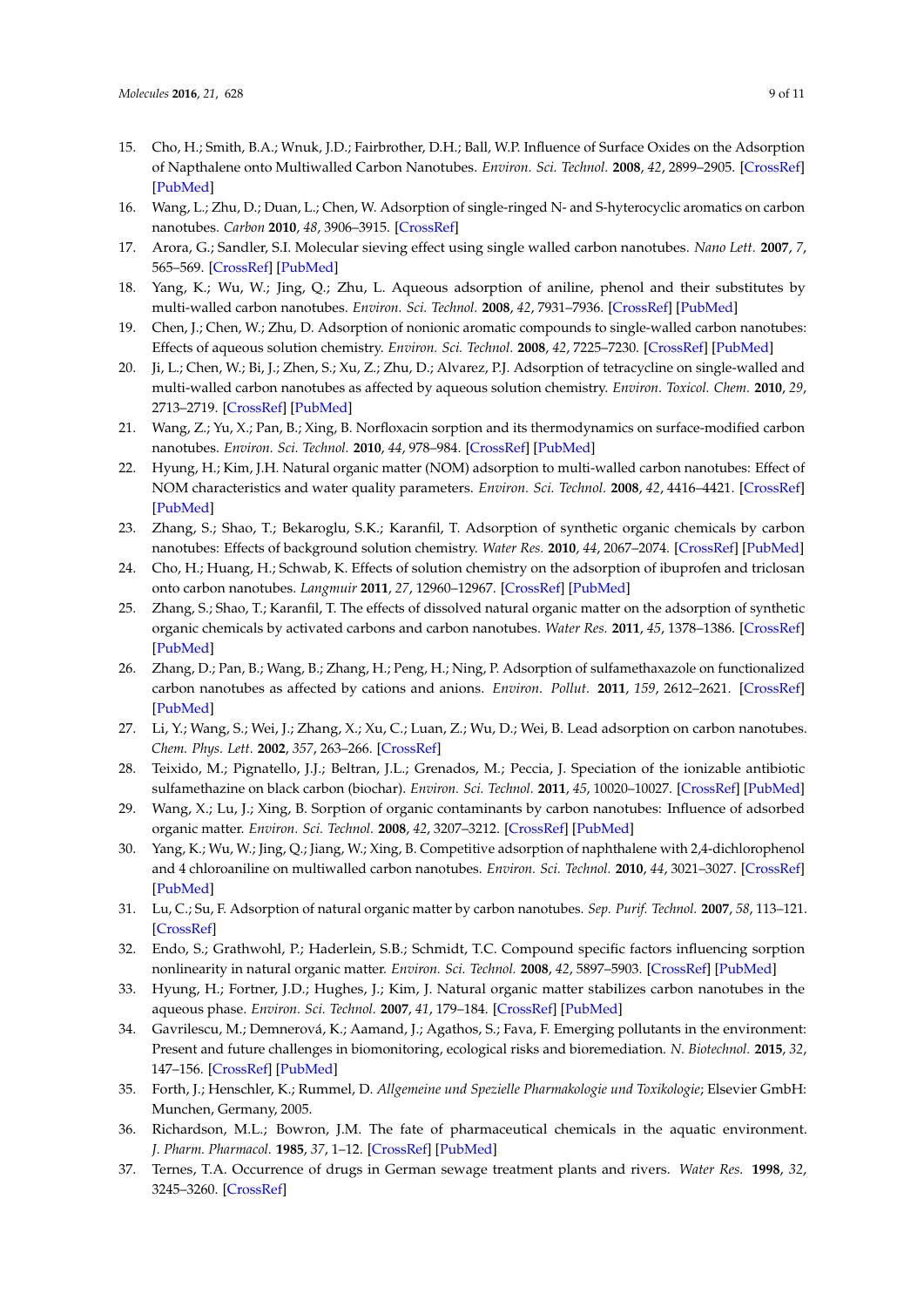- <span id="page-9-0"></span>38. Sui, Q.; Cao, X.; Lu, S.; Zhao, W.; Qiu, Z.; Yu, G. Occurrence, sources and fate of pharmaceuticals and personal care products in the groundwater: A review. *Emerg. Contam.* **2015**, *1*, 14–24. [\[CrossRef\]](http://dx.doi.org/10.1016/j.emcon.2015.07.001)
- <span id="page-9-1"></span>39. Yu, F.; Li, Y.; Han, S.; Ma, J. Adsorptive removal of antibiotics from aqueous solution using carbon materials. *Chemosphere* **2016**, *153*, 365–385. [\[CrossRef\]](http://dx.doi.org/10.1016/j.chemosphere.2016.03.083) [\[PubMed\]](http://www.ncbi.nlm.nih.gov/pubmed/27031800)
- <span id="page-9-2"></span>40. Hu, J.; Shao, D.; Chen, C.; Sheng, G.; Li, J.; Wang, X.; Nagatsu, M. Plasma-induced grafting of cyclodextrin onto multiwall carbon nanotube/iron oxides for adsorbent application. *J. Phys. Chem. B* **2010**, *114*, 6779–6785. [\[CrossRef\]](http://dx.doi.org/10.1021/jp911424k) [\[PubMed\]](http://www.ncbi.nlm.nih.gov/pubmed/20438087)
- <span id="page-9-3"></span>41. Oleszczuk, P.; Pan, B.; Xing, B. Adsorption and desorption of oxytetracycline and carbamazepine by multiwalled carbon nanotubes. *Environ. Sci. Technol.* **2009**, *43*, 9167–9173. [\[CrossRef\]](http://dx.doi.org/10.1021/es901928q) [\[PubMed\]](http://www.ncbi.nlm.nih.gov/pubmed/20000507)
- <span id="page-9-4"></span>42. Zhang, D.; Pan, B.; Zhang, H.; Ning, P.; Xing, B. Contribution of different sulfamethoxazole species to their overall adsorption on functionalized carbon nanotubes. *Environ. Sci. Technol.* **2010**, *44*, 3806–3811. [\[CrossRef\]](http://dx.doi.org/10.1021/es903851q) [\[PubMed\]](http://www.ncbi.nlm.nih.gov/pubmed/20394427)
- <span id="page-9-5"></span>43. Yu, H.; Zhang, L.; Liang, M.; Sun, W. pH-dependent sulfonamides adsorption by carbon nanotubes with different surface oxygen contents. *Chem. Eng. J.* **2015**, *279*, 363–371. [\[CrossRef\]](http://dx.doi.org/10.1016/j.cej.2015.05.044)
- <span id="page-9-6"></span>44. Lin, D.; Xing, B. Adsorption of phenolic compounds by carbon nanotubes: Role of aromaticity and substitution of hydroxyl groups. *Environ. Sci. Technol.* **2008**, *42*, 7254–7259. [\[CrossRef\]](http://dx.doi.org/10.1021/es801297u) [\[PubMed\]](http://www.ncbi.nlm.nih.gov/pubmed/18939555)
- <span id="page-9-7"></span>45. Yang, Q.; Li, X.; Chen, G.; Zhang, J.; Xing, B. Effect of humic acid on the sulfamethazine adsorption by functionalized multi-walled carbon nanotubes in aqueous solution: Mechanistic study. *RSC Adv.* **2016**, *6*, 15184–15191. [\[CrossRef\]](http://dx.doi.org/10.1039/C5RA26913J)
- <span id="page-9-8"></span>46. Zhao, H.; Liu, X.; Cao, Z.; Zhan, Y.; Shi, X.; Yang, Y.; Zhou, J.; Xu, J. Adsorption behavior and mechanism of chloramphenicols, sulfonamides and non-antibiotic pharmaceuticals on multi-walled carbon nanotubes. *J. Hazard. Mater.* **2016**, *310*, 235–245. [\[CrossRef\]](http://dx.doi.org/10.1016/j.jhazmat.2016.02.045) [\[PubMed\]](http://www.ncbi.nlm.nih.gov/pubmed/26937870)
- <span id="page-9-9"></span>47. Jafari, M.; Aghamiri, S. Evaluation of carbon nanotubes as solid-phase extraction sorbent for the removal of cephalexin from aqueous solution. *Desalination Water Treat.* **2011**, *28*, 55–58. [\[CrossRef\]](http://dx.doi.org/10.5004/dwt.2011.2200)
- <span id="page-9-10"></span>48. Li, H.; Zhang, D.; Han, X.; Xing, B. Adsorption of antibiotic ciprofloxacin on carbon nanotubes: pH dependence and thermodynamics. *Chemosphere* **2014**, *95*, 150–155. [\[CrossRef\]](http://dx.doi.org/10.1016/j.chemosphere.2013.08.053) [\[PubMed\]](http://www.ncbi.nlm.nih.gov/pubmed/24094774)
- <span id="page-9-11"></span>49. Carabineiro, S.; Thavorn-Amornsri, T.; Pereira, M.; Serp, P.; Figueiredo, J. Comparison between activated carbon, carbon xerogel and carbon nanotubes for the adsorption of the antibiotic ciprofloxacin. *Catal. Today* **2012**, *186*, 29–34. [\[CrossRef\]](http://dx.doi.org/10.1016/j.cattod.2011.08.020)
- <span id="page-9-12"></span>50. Sanghavi, B.J.; Srivastava, A.K. Simultaneous voltammetric determination of acetaminophen, aspirin and caffeine using an *in situ* surfactant-modified multiwalled carbon nanotube paste electrode. *Electrochim Acta* **2010**, *55*, 8638–8648. [\[CrossRef\]](http://dx.doi.org/10.1016/j.electacta.2010.07.093)
- <span id="page-9-13"></span>51. Sotelo, J.L.; Rodríguez, A.R.; Mateos, M.M.; Hernández, S.D.; Torrellas, S.A.; Rodríguez, J.G. Adsorption of pharmaceutical compounds and an endocrine disruptor from aqueous solutions by carbon materials. *J. Environ. Sci. Health Part B* **2012**, *47*, 640–652. [\[CrossRef\]](http://dx.doi.org/10.1080/03601234.2012.668462) [\[PubMed\]](http://www.ncbi.nlm.nih.gov/pubmed/22560026)
- <span id="page-9-14"></span>52. Li, M.; Jing, L. Electrochemical behavior of acetaminophen and its detection on the PANI–MWCNTs composite modified electrode. *Electrochim. Acta* **2007**, *52*, 3250–3257. [\[CrossRef\]](http://dx.doi.org/10.1016/j.electacta.2006.10.001)
- <span id="page-9-15"></span>53. Alothman, Z.A.; Bukhari, N.; Wabaidur, S.M.; Haider, S. Simultaneous electrochemical determination of dopamine and acetaminophen using multiwall carbon nanotubes modified glassy carbon electrode. *Sens. Actuators B* **2010**, *146*, 314–320. [\[CrossRef\]](http://dx.doi.org/10.1016/j.snb.2010.02.024)
- <span id="page-9-16"></span>54. Cruz-Vera, M.; Lucena, R.; Cárdenas, S.; Valcárcel, M. Combined use of carbon nanotubes and ionic liquid to improve the determination of antidepressants in urine samples by liquid chromatography. *Anal. Bioanal. Chem.* **2008**, *391*, 1139–1145. [\[CrossRef\]](http://dx.doi.org/10.1007/s00216-008-1871-9) [\[PubMed\]](http://www.ncbi.nlm.nih.gov/pubmed/18327676)
- <span id="page-9-17"></span>55. Salimi, A.; Izadi, M.; Hallaj, R.; Rashidi, M. Simultaneous determination of ranitidine and metronidazole at glassy carbon electrode modified with single wall carbon nanotubes. *Electroanalysis* **2007**, *19*, 1668–1676. [\[CrossRef\]](http://dx.doi.org/10.1002/elan.200703911)
- <span id="page-9-18"></span>56. Li, J.; Wang, Y.-B.; Wu, L.; Li, K.-Y.; Feng, W. Fabrication of multi-walled carbon nanotubes/oxide reinforced hollow fibers by sol-gel technique for rapid determination of metronidazole in milk. *Anal. Methods* **2014**, *6*, 1404–1411. [\[CrossRef\]](http://dx.doi.org/10.1039/c3ay41645c)
- <span id="page-9-19"></span>57. Liu, F.; Zhao, J.; Wang, S.; Du, P.; Xing, B. Effects of solution chemistry on adsorption of selected pharmaceuticals and personal care products (PPCPs) by graphenes and carbon nanotubes. *Environ. Sci. Tecnol.* **2014**, *48*, 13197–13206. [\[CrossRef\]](http://dx.doi.org/10.1021/es5034684) [\[PubMed\]](http://www.ncbi.nlm.nih.gov/pubmed/25353977)